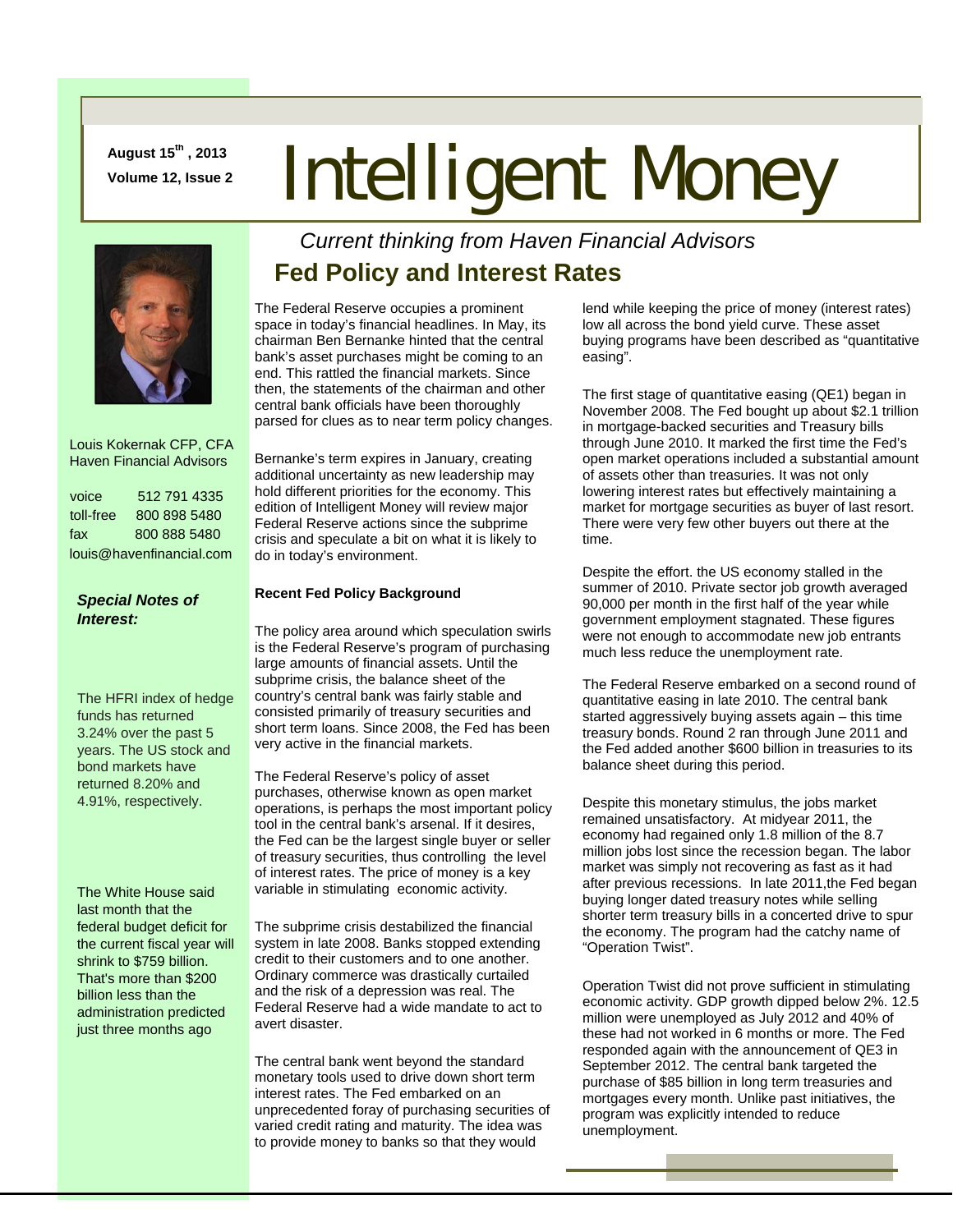# Intelligent Money



We will likely have to see material improvement in labor force participation, employment-to-population, and net job gains in order for the Fed to pare back purchases - Ben Bernanke, September 2012

Moreover, Ben Bernanke pledged to keep short term rates low through 2015. This was strong medicine. The monetary program announced last September is still in effect. The question is now how much longer it will last.

The chart below describes the changes in the scale and composition in the Fed's balance sheet in the aftermath of the financial crisis. Sometimes a picture is worth a thousand words and this one illustrates at a glance how times have changed at the Fed.

 *quantitative easing (QE1) securities and Treasury* Ī *"The first stage of began in November 2008. The Fed bought up about \$2.1 trillion in mortgage-backed bills.* "



#### **Mixed Signals from the Fed**

There is no question that the accommodative monetary policies of the Fed have driven down interest rates. Foreign investors have reinforced the effort by continuing to accumulate dollars. The world's central banks are the 800 pound gorillas in the room and if they are buying bonds, prices are going up. The chart below illustrates.



Many financial analysts feel that the decline in interest rates has contributed to the buoyant stock market returns of the past few years. There is an obvious basis for this view. Stock valuations rely on discounting future earnings

to the present. Lower interest rates mean that future earnings are worth more – they are "discounted" at lower rates.

It should be noted that corporate earnings have played a role as well in the recent bull market for stocks. Earnings cratered miserably during the recession. The decline in profits was more dramatic than what the economy experienced in the dotcom bust at the turn of the century.

However, an examination of the following graph reveals that the corporate earnings have not only recovered but have nearly reestablished the trend prior to 2008. American workers may still be reeling from the recession but not American shareholders.



Stock and bond investors are watching the Federal Reserve closely to infer future policy decisions. Three months ago, Ben Bernanke outlined the conditions under which the Fed would ease up on its QE3 program. If the economy improved as forecast, he anticipated that the program would begin to slow towards the  $4<sup>th</sup>$  quarter and end in 2014.

The markets reacted swiftly to the chairman's comments as US bonds across the spectrum sold off. The yield on the ten year treasury increased from 2.16% on Memorial Day to 2.73% by the July  $4<sup>th</sup>$  weekend. Mortgage rates shot up as well

Fed officials were taken by surprise at the severity of the reaction. After all, Bernanke was merely outlining the conditions for the end of QE3, not announcing its end. Soon Fed officials were giving interviews and writing articles underscoring the ambiguity of the economic climate. Speaking before congress last month, the Fed chairman avoided any timetable for QE3.

I emphasize that, because our asset purchases depend on economic and financial developments, they are by no means on a preset course

*"Corporate earnings have not only recovered but have nearly reestablished the trend prior to 2008. American workers may still be reeling from the recession but not American shareholders."*